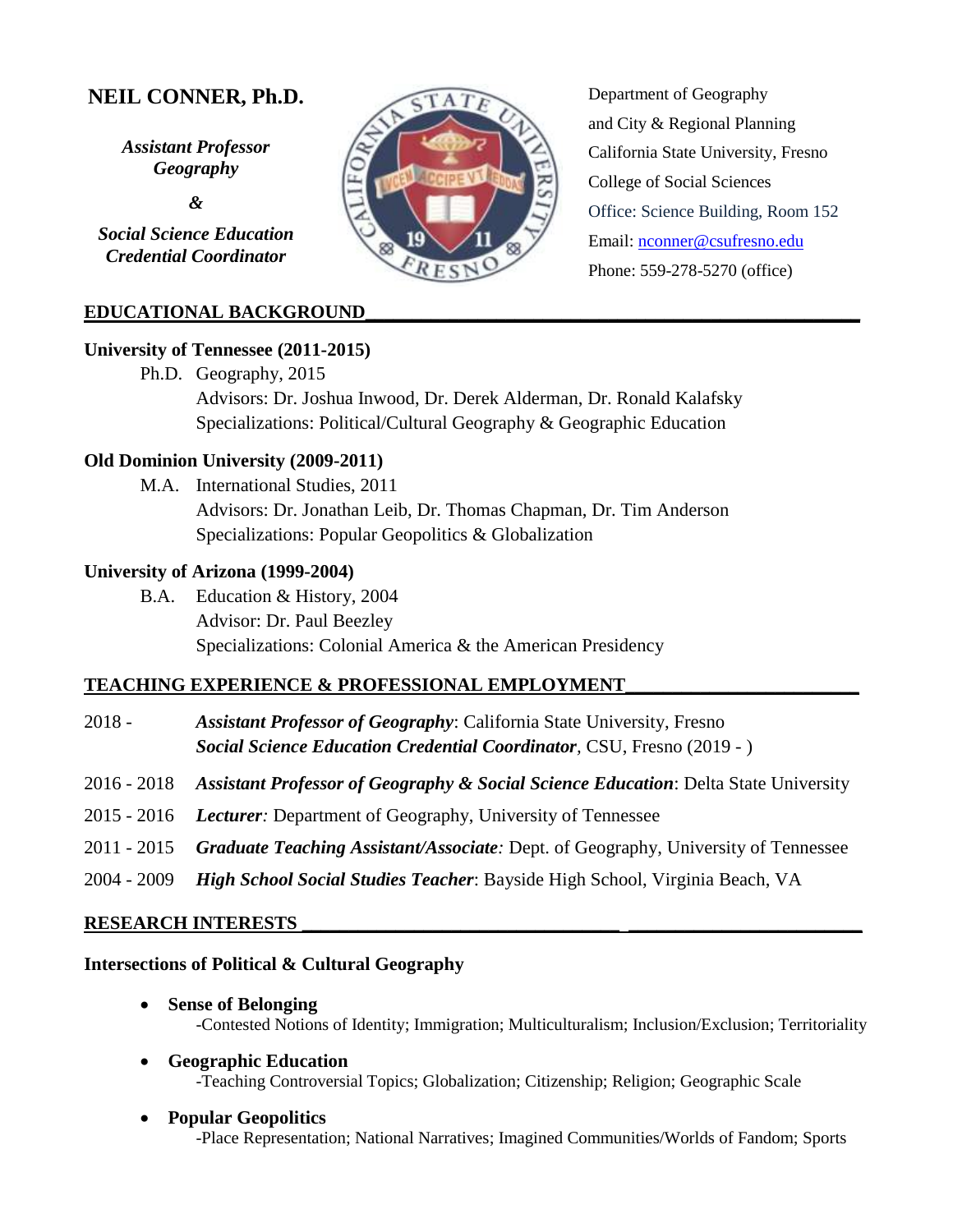#### **PUBLICATIONS\_\_\_\_\_\_\_\_\_\_\_\_\_\_\_\_\_\_\_\_\_\_\_\_\_\_\_\_\_\_\_\_\_\_\_\_\_\_\_\_\_\_\_\_\_\_\_\_\_\_\_\_\_\_\_\_\_\_\_\_\_\_\_\_\_\_\_\_**

#### *Publications in Refereed Journals*

- **Conner, N.** (2019). Religion and the social integration of migrants in Dublin, Ireland. *Geographical Review. 109:1, 27-46.* ([https://doi.org/10.1111/gere.12295\)](https://doi.org/10.1111/gere.12295) Published online: Jan 2018.
- Kalafsky, R. and **N. Conner** (2015). Examining the Geographies of Supply Chains in Introductory Coursework. *Journal of Geography, 114:3, 83-93,* (<http://dx.doi.org/10.1080/00221341.2014.938685>) \***\*Paper chosen as the "Best Article for College/University Education for 2016" by NCGE**
- Kalafsky, R. and **N. Conner** (2015). Exploring the Dynamics of Globalization: Supply Chain Vulnerability to Natural Disasters. *Journal of Geography in Higher Education*, *39:1, 173-181* [\(http://dx.doi.org/10.1080/03098265.2014.965666\)](http://dx.doi.org/10.1080/03098265.2014.965666)
- **Conner, N.** (2014). Global cultural flows and the routes of identity: the imagined worlds of Celtic FC. *Social & Cultural Geography*, 15:5, 525-546. [\(http://dx.doi.org/10.1080/14649365.2014.908233\)](http://dx.doi.org/10.1080/14649365.2014.908233)

#### *Book Chapters*

**Conner, N.** (in press). "Life in the NBA Bubble: A Space for Social Justice during the COVID-19 Pandemic." In Brunn, Stanley and Donna Gilbreath (eds). *COVID-19 and An Emerging World of Ad Hoc Geographies*. Springer.

**Conner, N.** (2017). "Sports and the social integration of migrants: Gaelic football, Rugby football, and Association football in South Dublin." In: Koch, Natalie (ed). *Critical Geographies of Sport: Space, Power, and Sport in Global Perspective*. Rutledge. Chapter 13.

#### *Publications in Refereed Encyclopedias*

**Conner, N.** (2014). Geography of Sports. In *Oxford Bibliographies in Geography.* Ed. Barney Warf. New York: Oxford University Press. <http://www.oxfordbibliographies.com/view/document/obo-9780199874002/obo-9780199874002-0067.xml>

#### *Book Reviews*

Don Mitchell, Koch, N., Gardener, B., **Conner, N.**, Gripshover, M.M., Friedman, M., Huber, M.T. & Ross, R.B. (2018) The Great Baseball Revolt: The Rise and Fall of the 1890 Players League, *The AAG Review of Books*, 6:2, 141-153.<https://doi.org/10.1080/2325548X.2018.1440848>

#### **MASS MEDIA: ENGAGMENT & RECOGNITION\_\_\_\_\_\_\_\_\_\_\_\_\_\_\_\_\_\_\_\_\_\_\_\_\_\_\_\_\_\_\_\_\_\_\_\_\_\_\_**

- -Interviewed for and quoted in an article from *The Incline* (a Pittsburgh, PA based news website): <https://theincline.com/2017/01/20/yes-there-are-steelers-bars-literally-everywhere-this-is-why/>
- -Research and teaching featured and quoted in the 2015 UT Higher Ground Annual Report <http://www.higherground.utk.edu/2016/04/impactful-results/>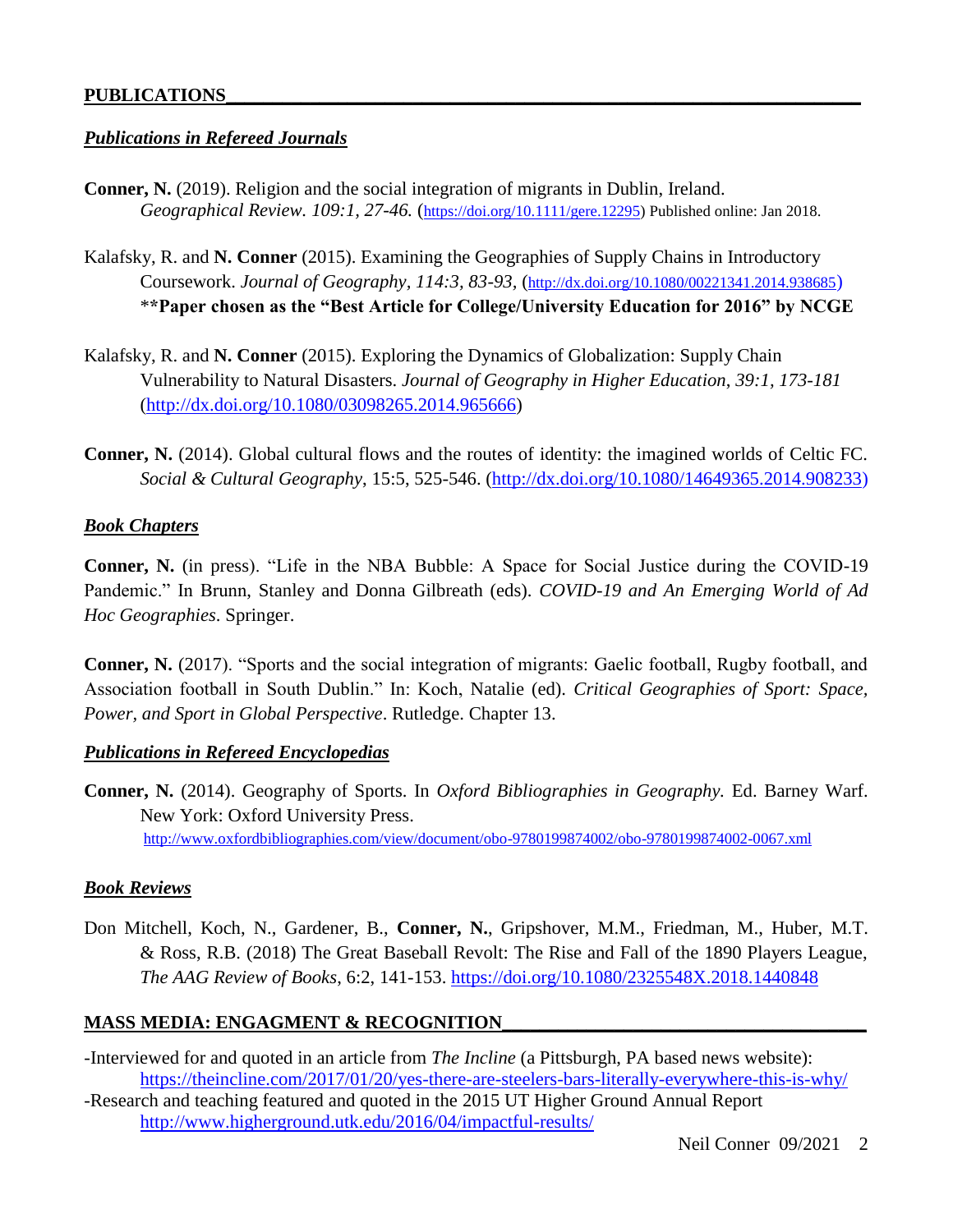-Research and Teaching acknowledge in UTK Geography Department Newsletter 2014/2015 -Teaching Awards acknowledged in: "Notes from the Chancellor: February 2015", Univ. of Tennessee -Research/teaching featured/quoted in: "The Whole World in His Hands" *Tennessee Legacies*. S 2014.3.

## **AWARDS\_\_\_\_\_\_\_\_\_\_\_\_\_\_\_\_\_\_\_\_\_\_\_\_\_\_\_\_\_\_\_\_\_\_\_\_\_\_\_\_\_\_\_\_\_\_\_\_\_\_\_\_\_\_\_\_\_\_\_\_\_\_\_\_\_\_\_\_\_\_\_\_\_\_\_**

2017. **Connected Educator Award** Nominee, student-nominated, Delta State, technology use in course 2016. **Connected Educator Award** Nominee, student-nominated, Delta State, technology use in course 2016. **Outstanding Teaching Award**, University of Tennessee, Geography Department undergraduates 2016. **Best Article for College/University Education Award,** National Council for Geographic Education 2015. **K. Patricia Cross Future Leaders Award**, Association of American Colleges & Universities 2015. **New Faculty Teaching Institute Certificate,** University of Tennessee 2014. **Chancellor's Award: Graduate Student Teacher of the Year,** University of Tennessee (\$500) 2013. **Outstanding Teaching Associate**, University of Tennessee, Geography Department 2013. **Special Award for Extraordinary Service**, University of Tennessee, Geography Department 2013. **Research Award**. University of Tennessee, Geography Department (\$300) 2007. **Collegiate Professional License**, Commonwealth of Virginia 2007. **Tenure in the Virginia Beach City Public Schools.** Bayside High School 2005-2009. **Outstanding New Teacher, Five-time Teacher of the Month,** Bayside High School 2004. **Secondary Education Certificate (Grades 7-12),** Arizona Department of Education 2004. **Student-Teacher of the Semester** Nominee, University of Arizona

## **GRANTS, FELLOWSHIPS, & FUNDING\_\_\_\_\_\_\_\_\_\_\_\_\_\_\_\_\_\_\_\_\_\_\_\_\_\_\_\_\_\_\_\_\_\_\_\_\_\_\_\_\_\_\_\_\_\_\_**

**TOTAL: \$43,083.18** (total also includes award prizes – does not include personal travel awards from Fresno State)

2021-2022. **Instructional Related Activities.** CSU-F, undergraduate travel, AAG conference (\$7,500) 2020-2021. **Instructional Related Activities.** CSU-F, undergraduate travel, AAG conference (\$2,000) 2019-2020. **Instructional Related Activities.** CSU-F, undergraduate travel, AAG conference (\$7,500) 2018-2020. **Start-up Research Funding.** College of Social Sciences, CSU-Fresno (\$4,000) 2017-2018. **Faculty Development Fund.** Delta State University (\$1088.35) 2016-2017. **Faculty Development Fund.** Delta State University (\$654.83) 2016-2017. **Faculty Research Fund.** College of Education & Human Sciences, DSU (\$720) 2016-2017. **Dulce Fund**. Delta State University (\$500) 2016-2017. **Travel Fund**. Division of Social Sciences & History, Delta State University (\$1,070) 2013-2015. **Science Alliance Fellowship**. University of Tennessee, Geography Department (\$4,500) 2013. **W.K. McClure Scholarship**. University of Tennessee (\$3,000) 2013. **Stewart K. McCroskey Memorial Fund**, Univ. of Tennessee, Geography Department (\$250) 2012-2015. **Department Travel Awards.** University of Tennessee, Geography Department (\$500) 2012-2015. **Graduate School Travel Awards**. University of Tennessee (\$4,000) 2011. **Seaton Fellowship**. University of Tennessee Graduate School (\$5,000)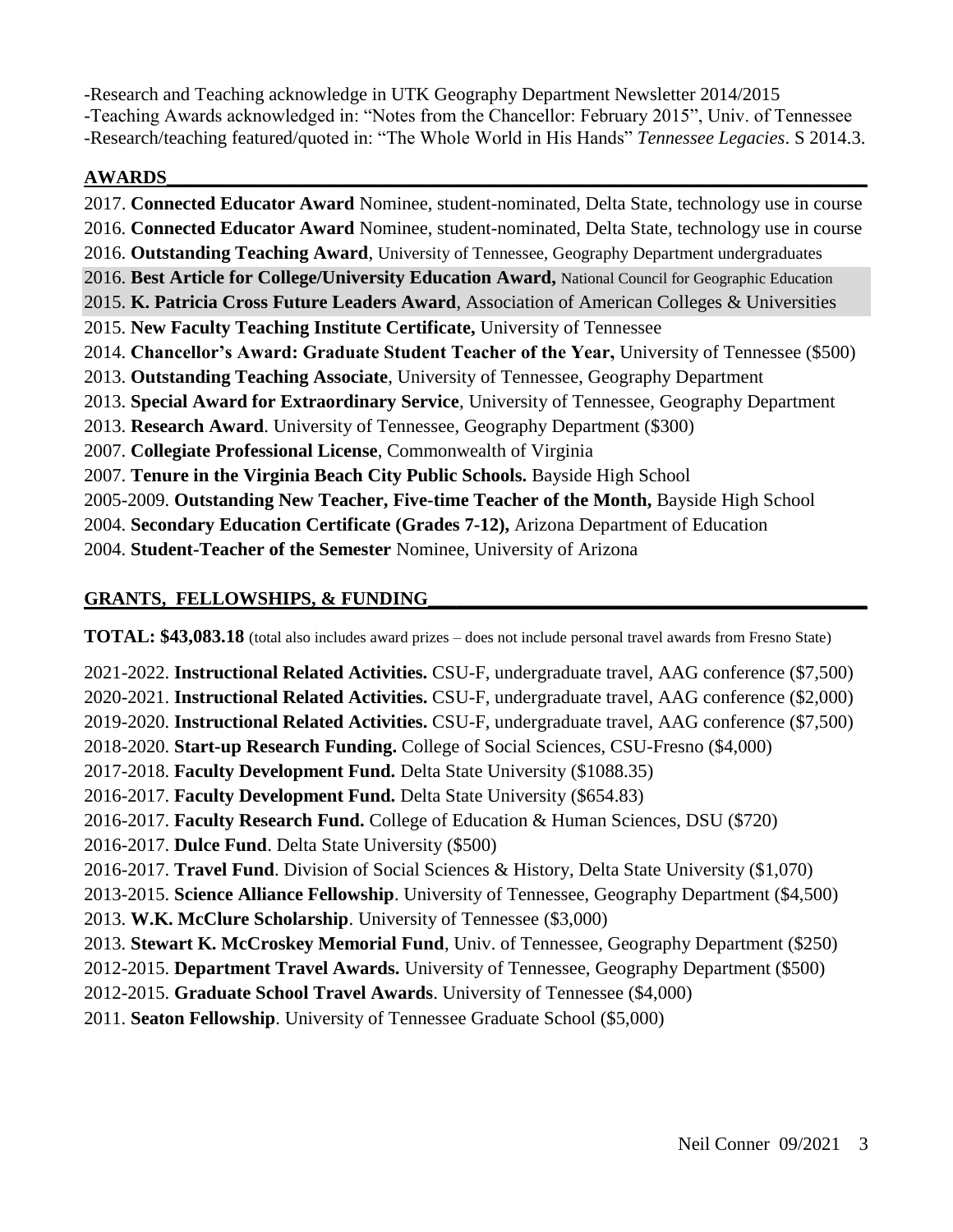## **CONFERENCE PRESENTATIONS\_\_\_\_\_\_\_\_\_\_\_\_\_\_\_\_\_\_\_\_\_\_\_\_\_\_\_\_\_\_\_\_\_\_\_\_\_\_\_\_\_\_\_\_\_\_\_\_\_\_\_\_**

*Sports and the social integration of migrants in Dublin, Ireland*, Association of Pacific Coast Geographers Annual Meeting, Reno, NV, October 2018 (Paper)

*Teaching Controversial Topics*: *promoting effective citizenship and student empathy in secondary schools*, American Association of Geographers Annual Meeting, New Orleans, LA, April 2018 (paper)

*Developing Empathetic Learners*, Mid-South Educational Research Association (MSERA) Annual Meeting, Starkville, MS, November 2017 (Paper)

Author Meets Critics: Mary Gilmartin's *"Ireland and migration in the twenty-first century"* American Association of Geographers Annual Meeting, Boston, MA, April 2017 (Panelist)

Author Meets Critics: Robert Ross's *"The Great Baseball Revolt: The Rise and Fall of the 1890 Players League"* American Association of Geographers Annual Meeting, Boston, MA, April 2017 (Panelist)

*Sports and the social integration of migrants: Gaelic football, Rugby football, and Association football in South Dublin*, SEDAAG Annual Meeting, Columbia, SC November 2016 (Paper)

*Social Integration and migration: everyday sports in Dublin, Ireland.* American Association of Geographers Annual Meeting, San Francisco, CA, April 2016 (Paper)

*Social Integration & the Contested Notions of Irish National Identity* SEDAAG Annual Meeting, Pensacola, FL November 2015 (Paper)

*Religion & Social Integration in Dublin, Ireland: Bridge or Barrier?* American Association of Geographers Annual Meeting, Chicago, IL, April 2015 (Paper)

*Sports Geography: Using Sports to Teach Geography*, American Association of Geographers Annual Meeting, Chicago, IL, April 2015 (Panel)

*Faculty of the Future: Voices from the Next Generation*, Association of American Colleges & Universities Annual Meeting, Washington DC, January 2015 (Panel)

*Social integration & everyday sports in Dublin, Ireland,* Race, Ethnicity, and Place (REP) Conference, Ft. Worth, TX, October 2014 (Paper)

*Utilizing online case studies in introductory-level geography courses*, National Conference on Geography Education (NCGE), Memphis, TN, August 2014 (Paper)

*Defending Victory: Religious identity and territoriality in Dublin, Ireland*, American Association of Geographers Annual Meeting, Tampa, FL, April 2014 (Paper)

*Boundaries of Faith: Religion, identity, and territoriality*, SEDAAG Annual Meeting, Roanoke, VA, November 2013 (Paper)

*Contested notions of identity & social integration in Dublin, Ireland*, McClure Symposium, University of Tennessee, Knoxville, TN, November 2013 (Poster)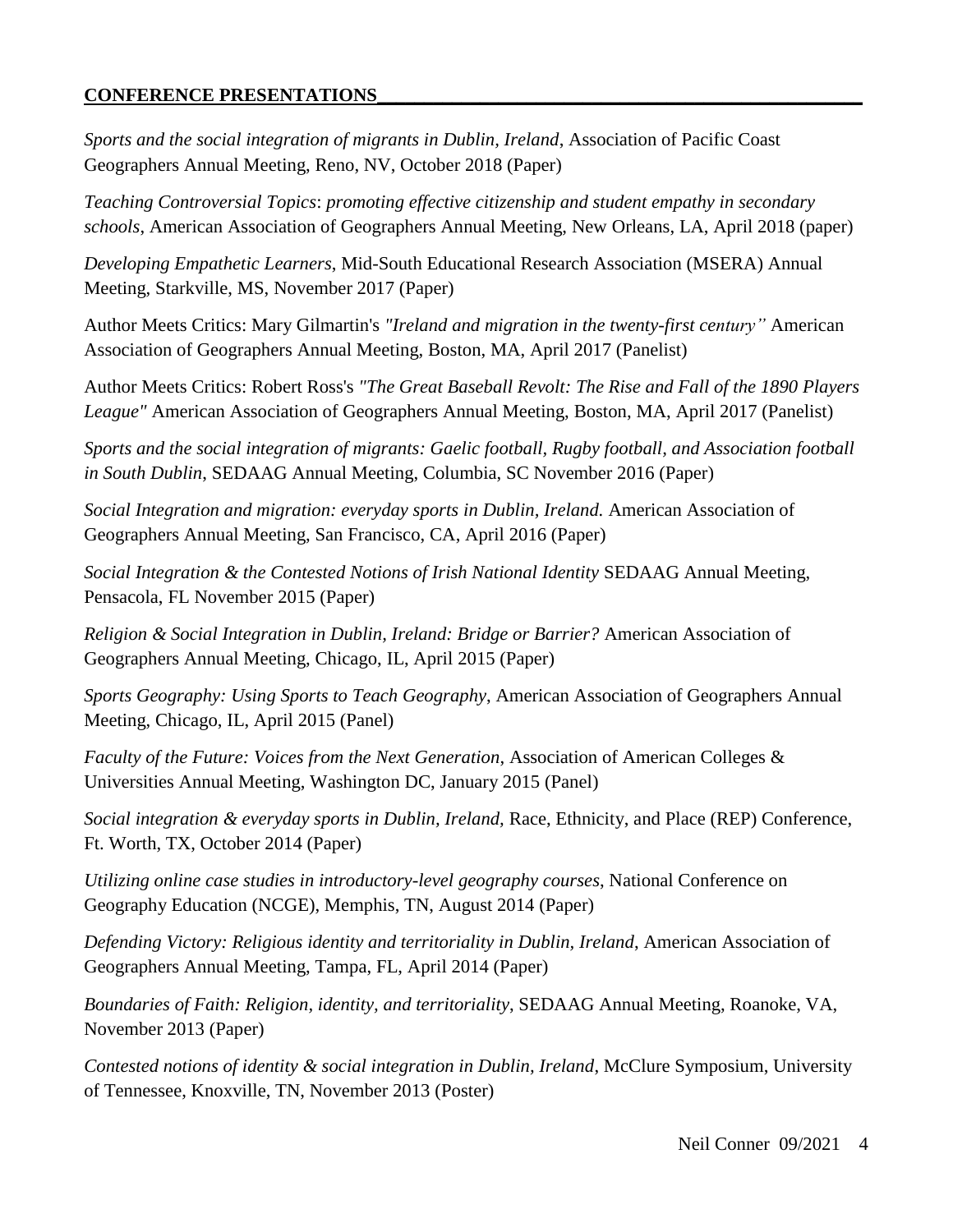*'Old Firm' Battle Lines: The territoriality of Celtic FC supporters in Glasgow and Belfast*, American Association of Geographers Annual Meeting, Los Angeles, CA, April 2013 (Paper)

*The Religious identity & territoriality of Celtic FC supporters in Belfast: An afternoon with the IRA*, SEDAAG Annual Meeting, Ashville, NC, November 2012 (Paper)

*The Celtic Diaspora: Identity, football and global cultural flows*, American Association of Geographers Annual Meeting, New York City, NY, February 2012 (Paper)

#### *Sessions Co-Organized:*

Identity, Sport, and Race, Co-Organizer with Dr. Derek Alderman, at the Race, Ethnicity, and Place (REP) Meeting, Ft. Worth, TX, October 2014.

#### *Undergraduate student advisee – assisted conference presentations*

Daniel Shemwell. *The Sacred Sites of Emmett Till and Civil Rights Pilgrimage*, Winning the Race Conference (2017), Delta State University. (Poster) **\*\*Winner of People's Choice Award \*\***

Ashley Moore. *Food and Faith in the Mississippi Delta*, Winning the Race Conference (2017), Delta State University. (Poster)

## COURSES TAUGHT (# times taught)

## **California State University, Fresno (2018 – present) August2021**

**Introduction to Cultural Geography** (Undergraduate  $-6$ )

**Diversity in the United States** (Undergraduate – 2)

**The American West** (Undergraduate – 8)

**People and Places: A Global Perspective** (Undergraduate – 1)

**Social Science Teaching Methods** (Graduate – 1)

## **Delta State University (2016 – 2018)**

World Regional Geography (Undergraduate – 5) Topics in Cultural Geography: Popular Culture & Society (Undergrad/Grad  $-1$ ) Topics in Cultural Geography: Geography & Films (Undergrad/Grad – 1) Topics in Political Geography: Nationalism  $& Geopolitics$  (Undergrad/Grad – 1) Geography of Africa (Undergrad/Grad  $-2$ ) Geography of Religion (Undergrad/Grad – 1) Geography of Tourism (Undergrad/Grad  $-1$ ) Methods in Social Science (Undergraduate – 2) Teaching Social Science (Undergraduate – 2) Directed Teaching Internship (Field Supervision of Student Teaching) (2 students) Current Trends in Social Science Education (Graduate – 1)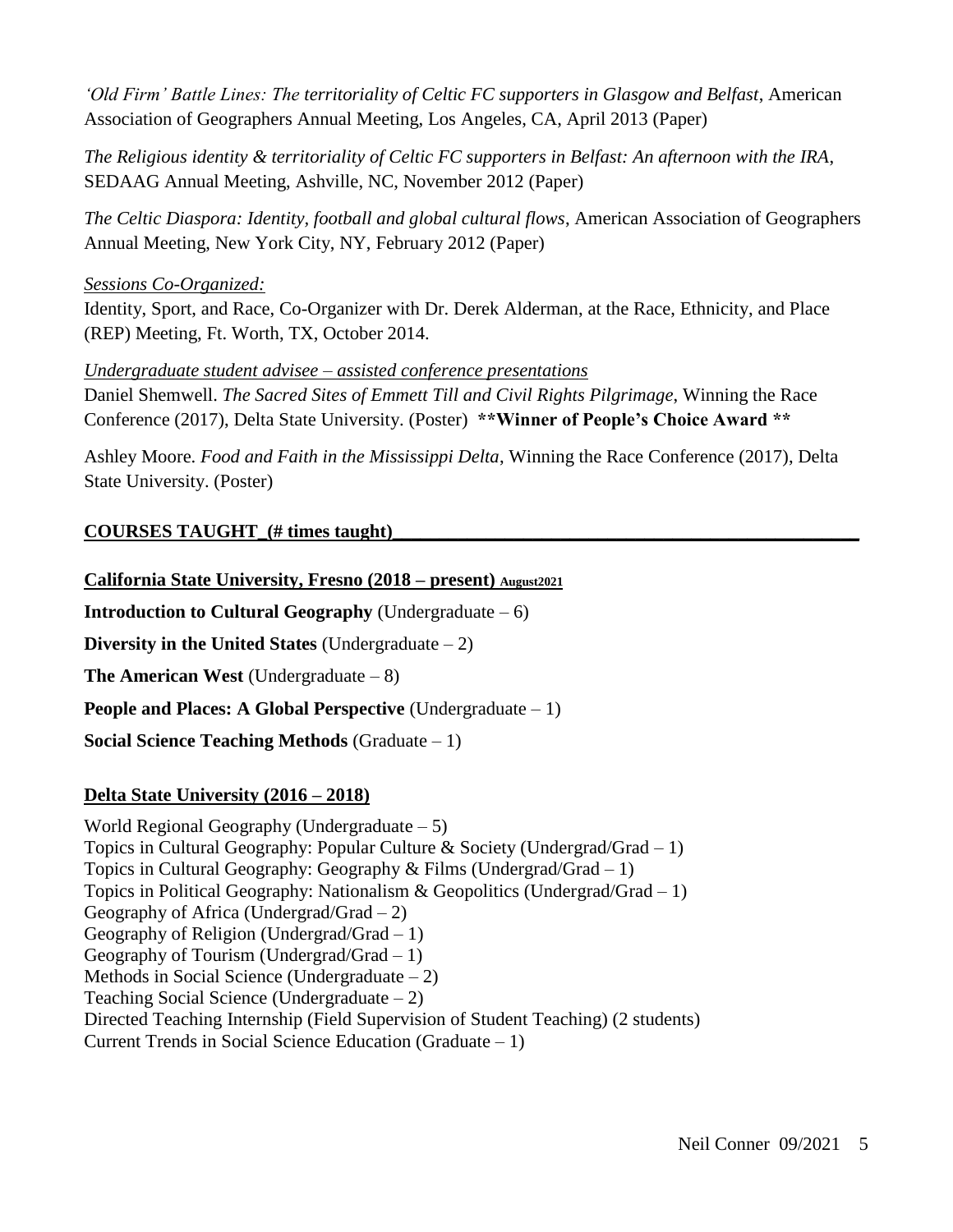## **University of Tennessee (2012 – 2016)**

World Regional Geography (Undergraduate – 9) Human Geography (Undergraduate  $-2$ ) Cultural Geography: Core Concepts (Undergraduate – 1) Geography of Europe (Undergraduate  $-1$ ) Geography of American Popular Culture (Undergrad/Grad – 2)

#### **Bayside High School (2004 – 2009)**

| World Regional Geography (14) | AP Human Geography (4) | US $&$ VA Government (7) |
|-------------------------------|------------------------|--------------------------|
|-------------------------------|------------------------|--------------------------|

## **SERVICE\_\_\_\_\_\_\_\_\_\_\_\_\_\_\_\_\_\_\_\_\_\_\_\_\_\_\_\_\_\_\_\_\_\_\_\_\_\_\_\_\_\_\_\_\_\_\_\_\_\_\_\_\_\_\_\_\_\_\_\_\_\_\_\_\_\_\_\_\_\_\_\_\_\_\_**

## *To Geography, Department of Geography, College of Social Sciences (COSS), and CSU-Fresno*

- 2021 Present: American Geographical Society: Teacher Advisory **Board Member**
- 2021 2022: CSU-Fresno: Campus Faculty Hearing **Panel Member**
- 2020 Present: CSU-Fresno: President Commission on Teacher Education, **COSS Representative**
- 2021 Present: Macmillan World Regional Geography Advisory **Board Member**
- 2020 Fall: COSS: Graduate School and Credential Program Information Session
- 2019 Fall: Department: Faculty Search **Committee Member** (search ultimately cancelled)
- 2019 2020: COSS: Task Force on BA Social Science **Committee Member**
- 2019 Present: COSS: Social Science Education Credential **Coordinator** (CSU coordinator meetings)
- 2019 March: Department: **Volunteer Judge** at the 2019 National Geographic California Geography Bee
- 2018 Present: Department: **Advisor** to Gamma Theta Upsilon, Kappa Theta Chapter
- 2018 Present: Department: **Advisor** to Club Geography
- 2018 Present: Department: **Scholarship Committee Member**
- 2018 Present: Department: **Curriculum Committee Member**
- 2018 Present: Department: **Outreach Committee Member**
- 2018 2019: COSS: Collaboration **Committee Member**
- 2018 Fall: Tenure-Track Faculty Network (TTFN) 2018 Cohort Social **Committee Chair**
- 2015 Present: **Founder and Administrator** of the "Geography of Sports" *Facebook* Page

## *To Geography, Division of Social Sciences and History (DSSH) at DSU, and Delta State University*

- 2017 2018: Division of Social Science and History Chair Search Committee Member
- 2017 2018: Council for the Accreditation of Educator Preparation (CAEP) Standard Committee Member
- 2017 2018: Graduate Education Programs Council Committee Member
- 2017 2018: Division of Social Sciences & History. Office Organization Committee Member
- 2017 May: Organizational Support: Tennessee Geographic Visionary Award: Randy Boyd & Nissan
- 2017 April: Moderator of Interfaith Dialogue Panel: Faith on College Campuses
- 2016 Present: Safe Space Faculty Member
- 2016 2018: Graduate Coordinator/Advisor for Social Science Education M.Ed. Degree
- 2016 2018: Undergraduate Coordinator/Advisor for Social Science Education B.S. Degree
- 2016 2018: Teacher Education Council Committee Member
- 2016 2018: Assessment Committee Program Coordinator, Education & Human Sciences
- 2016 2018: Proxy Delta State Faculty Senate Representative, DSSH
- 2016 2018: Co-Chair of the Division of Social Sciences and History Social Committee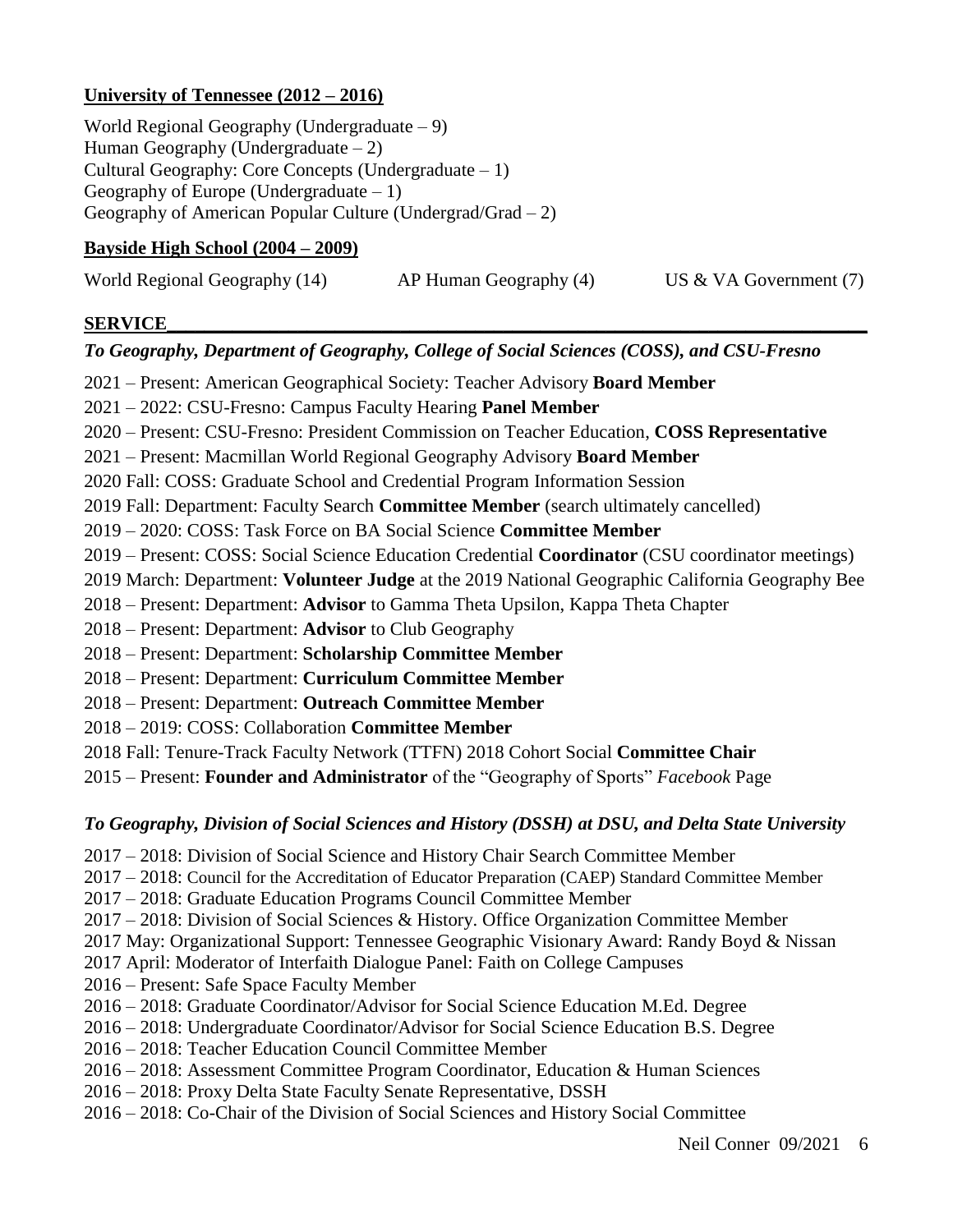- 2016 2018: Quality Enhancement Plan (Cultural Competency) Committee Member
- 2016 2018: Social Sciences Portfolio (SSC 101 & 499) Committee Member
- 2016 2018: Library Committee Member
- 2016: Faculty Representative at the Internship Seminar for Student Teachers
- 2016: Discussion Leader at the Geo-Literacy Leadership Institute (GLI), Univ. of South Carolina

## *To Geography, the Department of Geography at UT, and the University of Tennessee*

- 2016: Coordinator of GEOG 101 (World Geography) Assessment for the UT Geography Department
- 2015 2016: Proxy UT Faculty Senate Representative for the UT Geography Department
- 2015 2016: Coordinator of GEOG 101 (World Geography) Textbook Adoption Committee
- 2015 2016: Coordinator of GEOG 101 (World Geography) for UT Geography Department
- 2015 2016: Advisor to Club Geography (undergraduate organization)

-Student Programming Allocation. University of Tennessee (\$1,100) -Around the World: Volunteer Teaching, K-12. MUSE Knoxville -Taste the World Event. International House. University of Tennessee

2015 – 2016: Mentor for Graduating Geography Majors (Graduate School applications)

- 2015 2016: Undergraduate Program Committee Member
- 2015 2016: Human Geography Committee Member
- 2015 Present: Founder and Administrator of the "Geography of Sports" *Facebook* Page
- 2015: Geography Department Representative @ Vol Walk of Life (student recruitment)
- 2015 2016: Geography Department Representative @ Sophomore Step-Up (student recruitment)
- 2013 2015: Graduate Student Representative for Geography Department Awards Committee
- 2013 2014: Geography Student Representative for the Graduate Student Senate, UT
- 2013 2014: Co-Coordinator of GEOG 101 (World Geography) for UT Geography Department
- 2012: Participation in the Geography Bowl @ SEDAAG for UT Geography Department
- 2012 2013: Graduate Student Representative for Gamma Theta Upsilon, Iota Theta Chapter, UT
- 2012 2013: Graduate Student Representative to the Faculty, Department of Geography, UT
- 2012: Representative on the College Awards Committee, Department of Geography, UT
- 2011 2015: Co-Chair of the Geography Social Committee, University of Tennessee

2011 – 2015: Co-Administrator of Social Media (*Facebook)* for the Geography Department, UT

## **THESIS ADVISOR/COMMITTEE MEMBER\_\_\_\_\_\_\_\_\_\_\_\_\_\_\_\_\_\_\_\_\_\_\_\_\_\_\_\_\_\_\_\_\_\_\_\_\_\_\_\_\_\_\_**

#### *Delta State University*

2016 – 2018 Boyce Upholt – M.A. thesis committee member  $2016 - 2018$  Daniel Hudson – M.A. thesis committee chair

## **UNDERGRADUATE STUDENT ADVISOR\_\_\_\_\_\_\_\_\_\_\_\_\_\_\_\_\_\_\_\_\_\_\_\_\_\_\_\_\_\_\_\_\_\_\_\_\_\_\_\_\_\_\_\_\_**

*Delta State University*  2017 – 2018: 26 students

2016 – 2017: 22 students

## **STUDENT/ADVISEE AWARDS\_\_\_\_\_\_\_\_\_\_\_\_\_\_\_\_\_\_\_\_\_\_\_\_\_\_\_\_\_\_\_\_\_\_\_\_\_\_\_\_\_\_\_\_\_\_\_\_\_\_\_\_\_\_\_**

## *Delta State University*

2018 – Rebecca Hamilton – Jack W. Gunn Award – highest undergraduate award at DSU (1 per year) 2018 – Rebecca Hamilton – Lady Statesmen Emerald Award of Excellence – Delta State University 2018 – Joshua Goff – Ethan Schmidt Scholarship for Social Science Education, Delta State (\$400)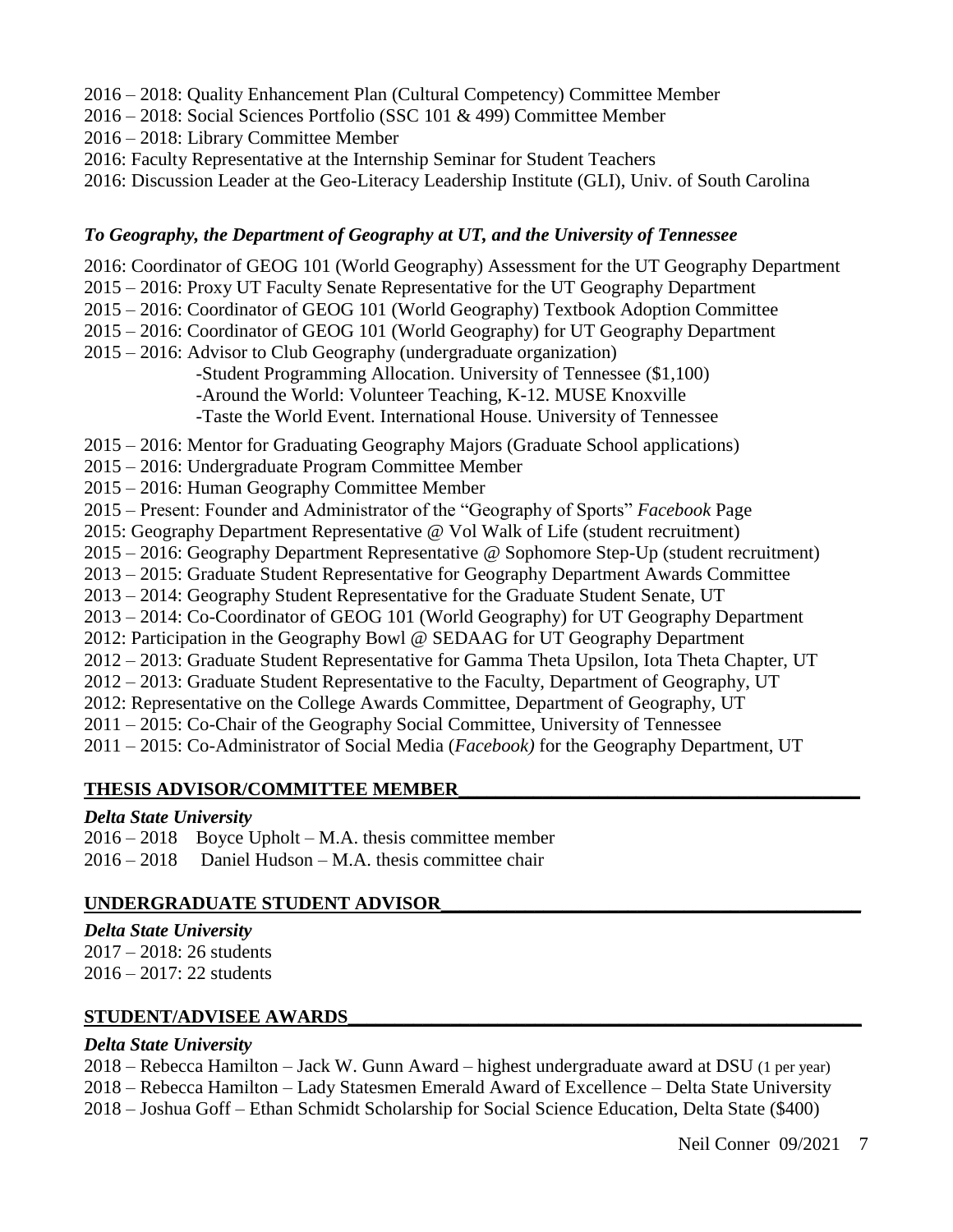## **MANUSCRIPTS REVIEWED** (# of manuscripts reviewed)

*Social & Cultural Geography* (5) *Journal of Geography in Higher Education* (1) *Journal of Latin American Geography* (1)

*Europe-New Zealand Research Series* (1) *Geographical Review* (1) *Southeastern Geographer* (3)

## PROFESSIONAL ORGANIZATION MEMBERSHIPS

- 2020 Present: National Center for Research in Geographic Education (NCRGE)
- 2020 Present: California Geographical Society
- 2019 Present: California Council for the Social Studies
- 2018 Present: Association of Pacific Coast Geographers
- 2018 Present: California Geographic Alliance
- 2018 Present: California Faculty Association
- 2018 Present: California Teachers Association
- 2018 Present: National Education Association
- 2018 Present: American Association of University Professors
- **2017 – Present: American Geographical Society (AGS)**
- 2016 2018: National Council for the Social Studies
- 2016 2018: Mississippi Geographic Alliance
- 2014 2015: Association of American Colleges & Universities
- **2013 – Present: National Council for Geographic Education (NCGE)**
- 2012 2015: Gamma Theta Upsilon Honor Society
- 2011-2016: Tennessee Geographic Alliance
- 2011 2018: South Eastern Division of the AAG
- **2010 – Present: American Association of Geographers (AAG)**
- 2004-2011: Virginia Geographic Alliance

#### PROFESSIONAL DEVELOPMENT

| March 2021    | CCSS Annual Conference: Cultivating Global Citizens. Virtual Experience        |
|---------------|--------------------------------------------------------------------------------|
| November 2020 | AGS Annual Symposium: Geography 2050: The Future of the World Ocean. Virtual   |
| June $2020$   | Introduction to Teaching Online Using QLT                                      |
| February 2020 | CCSS Annual Conference: 2020 Vision for Social Studies. Costa Mesa, California |
| November 2019 | AGS Annual Symposium: Geography 2050: Borders & a Borderless World. NYC        |

#### **REFERENCES\_\_\_\_\_\_\_\_\_\_\_\_\_\_\_\_\_\_\_\_\_\_\_\_\_\_\_\_\_\_\_\_\_\_\_\_\_\_\_\_\_\_\_\_\_\_\_\_\_\_\_\_\_\_\_\_\_\_\_\_\_\_\_\_\_\_\_\_\_\_**

**(1) Dr. Joshua Inwood**

Associate Professor of Geography and The Rock Ethics Institute Pennsylvania State University 311 Walker Building University Park, PA 16802 Phone: (814) 865-3433 Email: [jfi6@psu.edu](mailto:jfi6@psu.edu)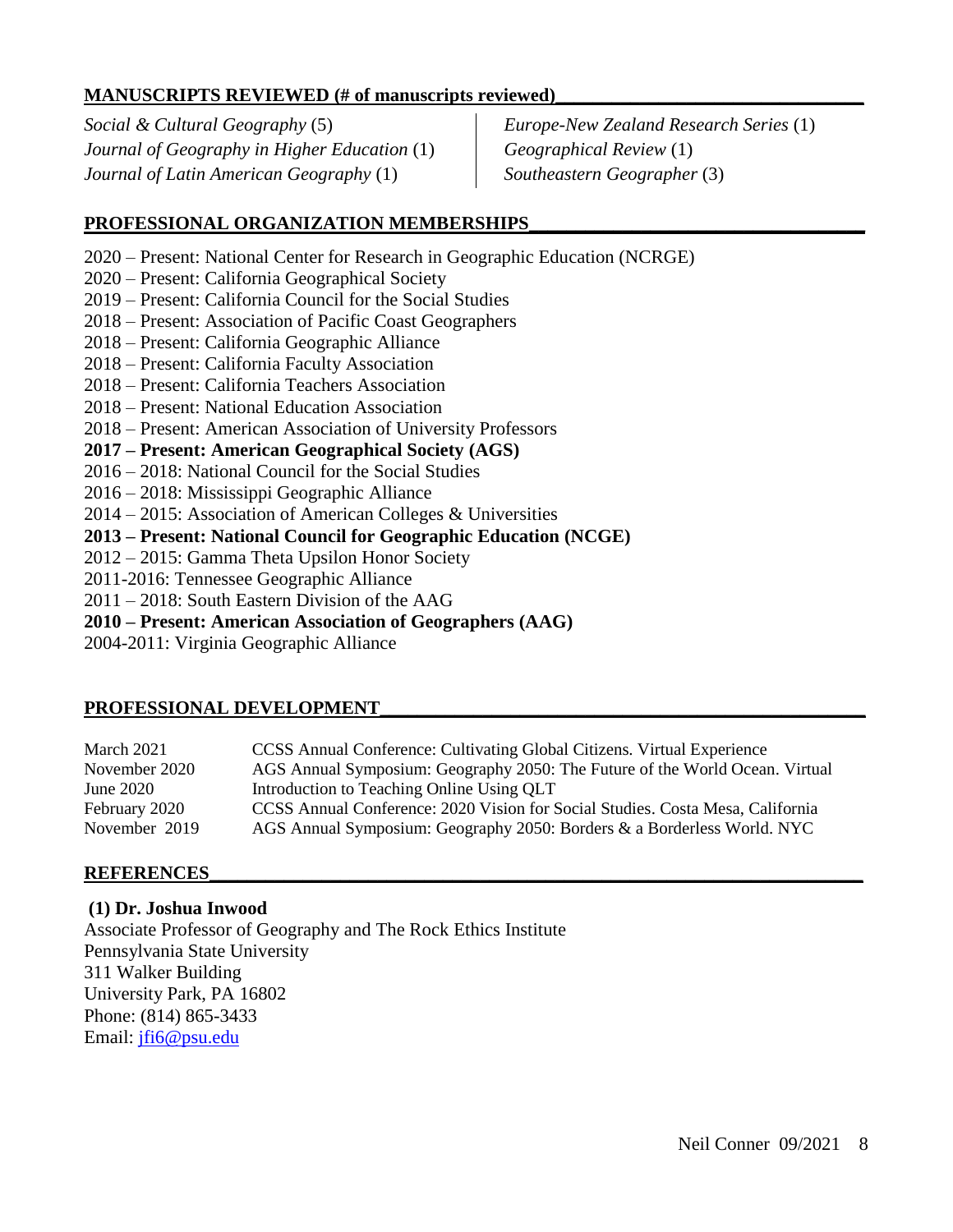#### **(2) Dr. Derek Alderman**

President of the American Association of Geographers (AAG) Professor and former Chair of Geography University of Tennessee 303 Burchfiel Geography Bldg. Knoxville, TN 37996-0925 Phone: (865) 974-0406 Email: [dalderma@utk.edu](mailto:dalderma@utk.edu)

#### **(3) Dr. Ronald Kalafsky**

Chair & Professor of Geography University of Tennessee 316 Burchfiel Geography Bldg. Knoxville, TN 37996-0925 Phone: (865) 974-0407 Email: [kalafsky@utk.edu](mailto:kalafsky@utk.edu)

#### **(4) Dr. Jonathan I. Leib**

Chair of Political Science & Geography Professor of Geography Old Dominion University 7000 Batten Arts and Letters (BAL) Norfolk, VA 23529-0088 Phone: (757) 683-3849 Email: [jleib@odu.edu](mailto:jleib@odu.edu)

#### **(5) Dr. Garry Jennings**

Former Chair of Social Sciences & History Emeritus Professor of Political Science Delta State University 204 Kethley Hall Cleveland, MS 38733 Email: [jennings@deltastate.edu](mailto:jennings@deltastate.edu)

#### **FIELD EXPERIENCE\_\_\_\_\_\_\_\_\_\_\_\_\_\_\_\_\_\_\_\_\_\_\_\_\_\_\_\_\_\_\_\_\_\_\_\_\_\_\_\_\_\_\_\_\_\_\_\_\_\_\_\_\_\_\_\_\_\_\_\_\_\_\_\_**

8 weeks: January – March 2017. Cleveland, MS – East Side High School & Bayou High School 4 weeks: June – July 2014. Dublin, Ireland (Ballymount) 6 weeks: June – July 2013. Dublin, Ireland (Tallaght) 3 weeks: June 2012. Dublin, Ireland (Firhouse) 3 weeks: February 2011. Dublin, Belfast, Glasgow, London

#### **STUDY ABROAD\_\_\_\_\_\_\_\_\_\_\_\_\_\_\_\_\_\_\_\_\_\_\_\_\_\_\_\_\_\_\_\_\_\_\_\_\_\_\_\_\_\_\_\_\_\_\_\_\_\_\_\_\_\_\_\_\_\_\_\_\_\_\_\_\_\_\_\_**

April-September 2010. Argentina April-September 2003. Spain